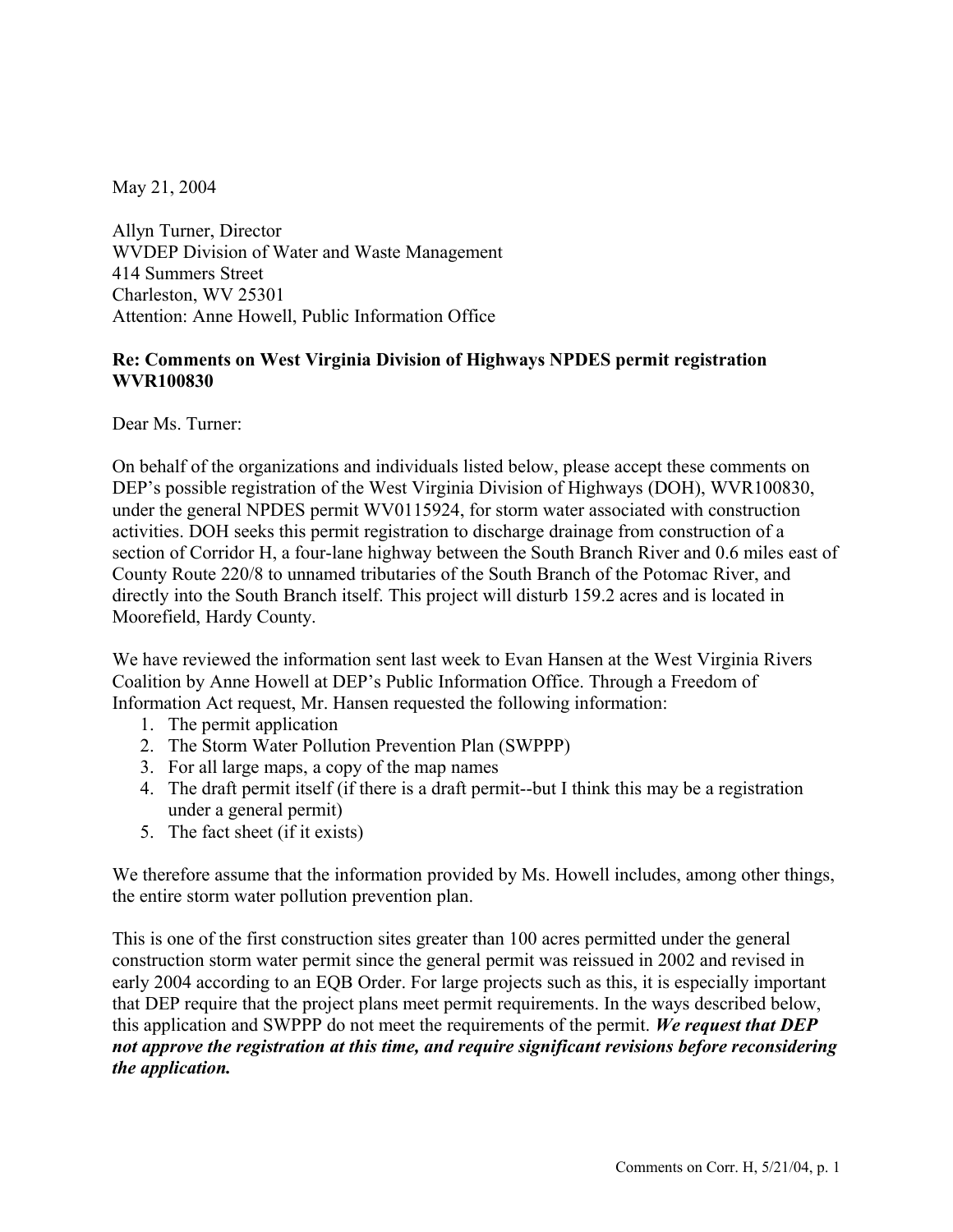## **The SWPPP is not complete**

DOH submitted its Site Registration Application Form dated March 8, 2004 to DEP.

**Temporary sediment controls are missing.** Question 14 requires a detailed map of temporary sediment controls to be attached to the form. According to DOH's answer to this question, it "Will be performed by the Contractor awarded the project. Approved Contractor's Erosion Control Plan will be available @ WVDOH Field Office." In other words, DOH is asking for DEP approval of a sediment control plan that has not been completed, that will be developed by their contractor in the future. DEP cannot properly review and approve the SWPPP without understanding exactly which temporary sediment controls will be installed. In fact, temporary sediment controls are one of the most important aspects of the SWPPP and are crucial for protecting water quality.

The public review and comment on this application is likewise impossible if these sediment controls are not included with the SWPPP. Maps were provided for many project areas, which show sediment basins, pipe slope drains, and perhaps other temporary controls. But while these maps may show some of the larger structures, they are incomplete.

**Seven other questions are not answered correctly.** Items 10, 12, 15, 16, 18, and 19 of the application are required and have not been provided by DOH. The "name of the individual who prepared the Pollution Prevention Plan" is missing from item 4.

## **Many permit requirements are omitted from the application and SWPPP.** The general

permit requires the following items to be included, but they are not present:

- $\bullet$  G.4.b.5 GPP
- G.4.d.1.A Preventive maintenance program
- G.4.d.1.C Identify areas of potential spills & procedures for cleaning up
- G.4.d.1.D Training: type & time frames
- G.4.d.1.E Identify company inspectors
- G.4.e.1.A Timetable for major activities
- G.4.e.1.B Total area of the site
- G.4.e.1.C NRCS soil description; nature of fill material (term "select embankment" may be meaningful to DOH, but not to the public)
- G.4.e.1.D Missing map elements: topsoil stockpiles, waste areas, borrow sites, location of impervious areas, property boundaries and easements, receiving stream, access roads, springs
- G.4.e.2.A.i Schedule of vegetative practices, preservation of existing vegetation; seedbed preparation requirements; dates of grading activities
- G.4.e.2.A.ii Sediment basins appear to have outlets at bottom, not allowing half the volume to be in a permanent pool
- G.4.e.2.(B) Calculations, maps, drawings to show basis for storm water management plan
- G.4.e.2.(E) Maintenance procedures

#### **DOH shows "drainage areas" only for part of the project, does not show "project areas"**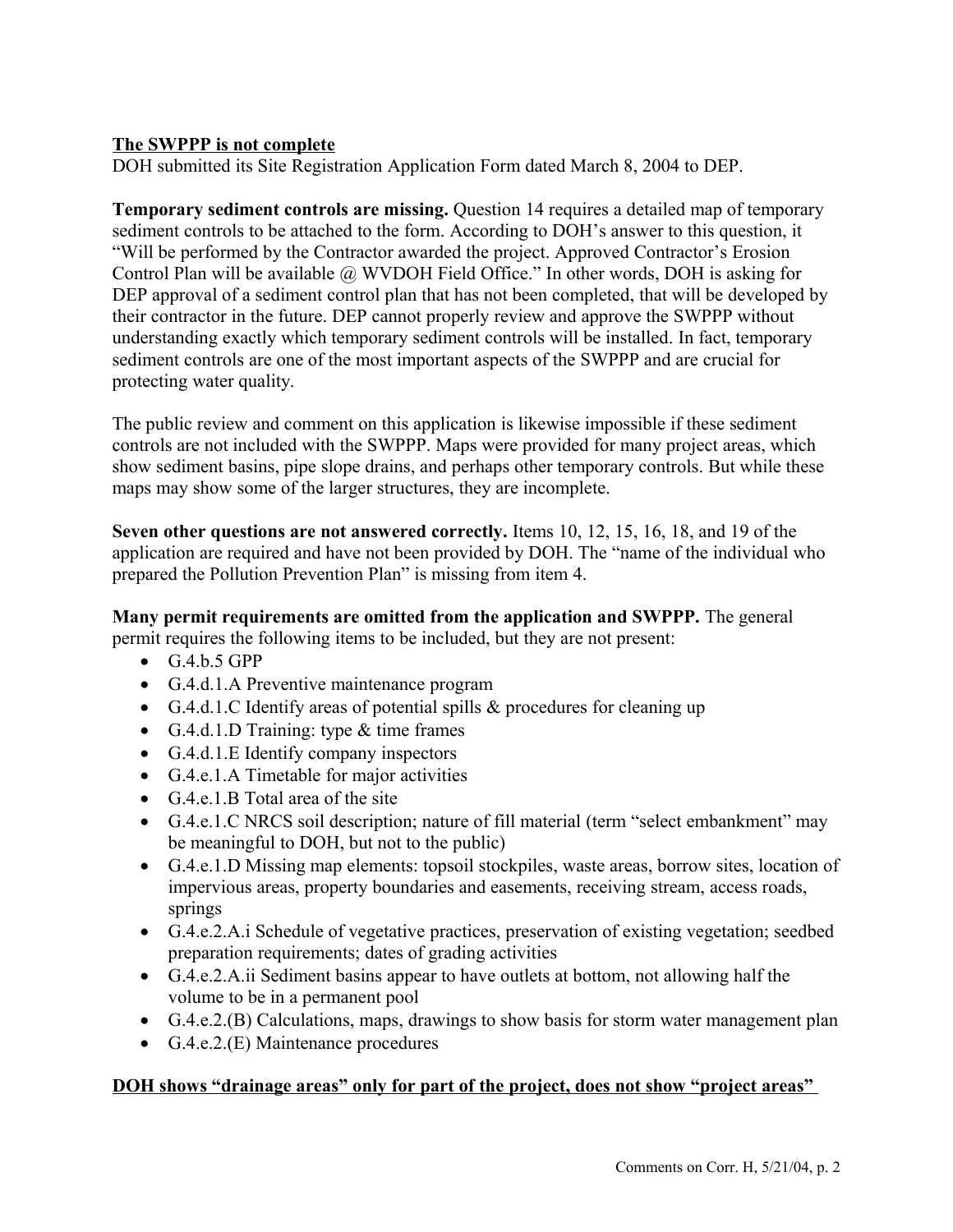## **for any of the parts, and does not show how and where storm water will reach the waters of the state**

DOH is required to show maps and all sediment control methods for the entire project, not just parts of it (G.4.e.1.D and G.4.e.2.(B)).

The first large sheet shows clearing and grubbing starting at station 1516, while "Area #1" starts around station 1533. Area #1 ends around station 1540, while Area #2 starts around station 1545. Areas continue to omit paved areas in this manner. These areas appear to match the "drainage areas" listed in Attachment 17, which therefore is equally incomplete.

Furthermore the drainage areas seem implausible; why would water run sideways along the hill at the SE edge of Area #1, instead of downhill into Area #2?

"Project areas" are crucial for identifying percent increase in impervious area, but they are not shown. The overview map (after Mr. Sothen's signature) shows a sausage shape marked as "project location." This may be the sum of the "project areas," but since drainage calculations are done separately in Attachment 17 for individual drainage areas, the project areas need to be similarly subdivided.

Each 8.5" x 11" area map shows thin lines on both sides of the highway, and crossing the contour lines. While not marked, this appears to be a more precise rendering of the "project location" but it is not subdivided into areas to match the 15 areas listed in Attachment 17. Furthermore all outlets except number 10 are outside these thin lines. The small map for Area #15 also shows some extra dotted lines, without explanation. The document does not show acreage of either the total project area or the 15 individual parts.

The detailed boundaries do not match between large and small maps.

Outlets 2, 3, 4, 5, 7, 9, 10, 11, 12, and 14 do not show any connection to the waters of the state, as required.

While the impervious percentages in Attachment 17 appear to exempt DOH from specific limits on peak post-construction runoff rates, DOH is still bound by G.4.e.2.(B) "protect both the site and the receiving stream from post-construction erosion." Increases of 56% and 88% at outlets 1 and 4 make it very likely that DOH will cause erosion and violate this requirement. There is only an intermittent stream at outlet 1, and no stream shown at outlet 4

#### **Antidegradation is ignored**

The current approved part of the antidegradation implementation procedures at 60 CSR 5 do not exempt general permit registrations from the antidegradation process. A full antidegradation review is therefore required before the permit registration can be approved.

Overall, the site registration application and SWPPP are incomplete and do not conform to the requirements of the general permit. For these reasons, we *request that DEP not approve the*